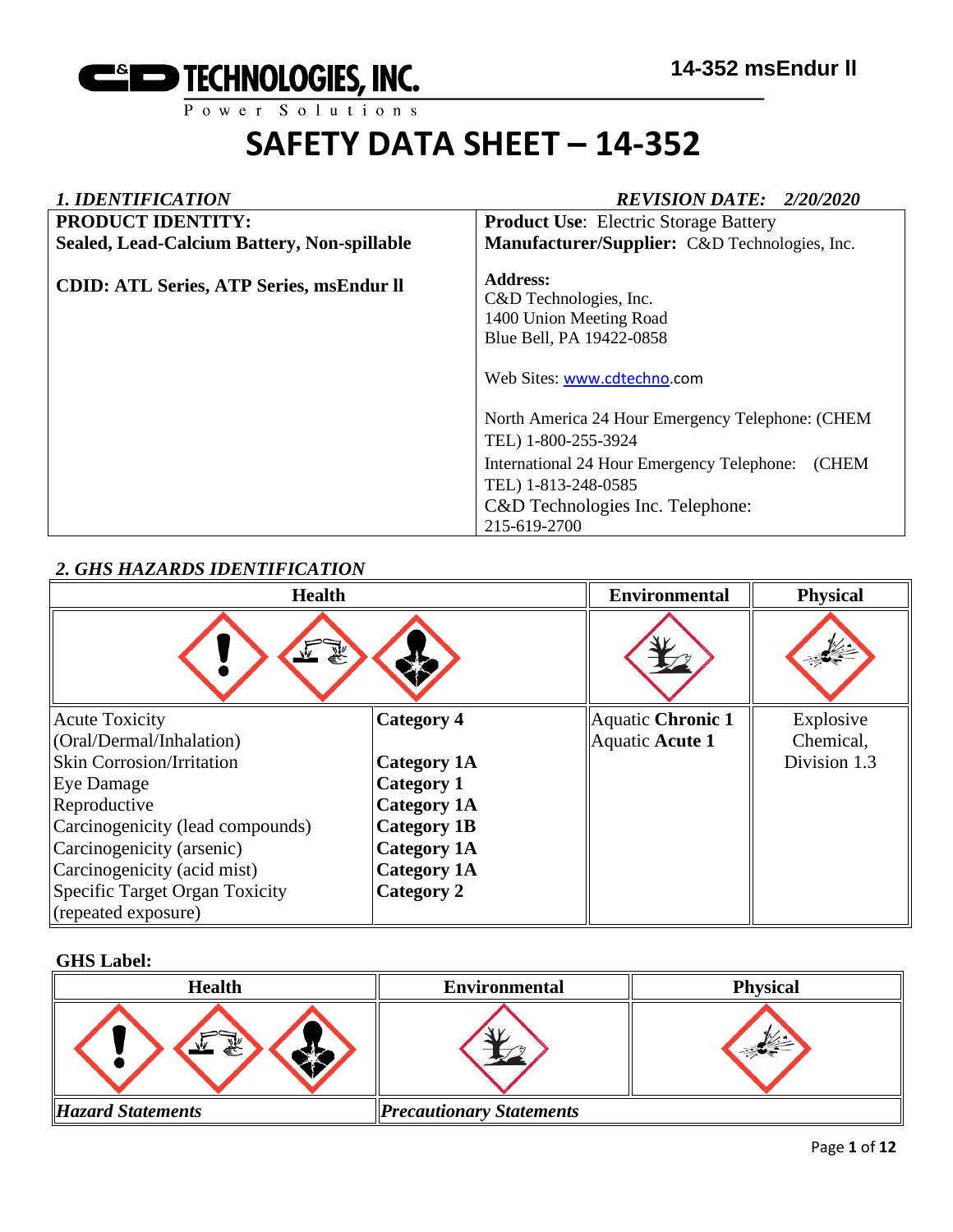

| DANGER!                                           | Obtain special instructions before use.                                                                                                           |
|---------------------------------------------------|---------------------------------------------------------------------------------------------------------------------------------------------------|
| Harmful if swallowed, inhaled, or in contact      | Do not handle until all safety precautions have been read and understood.                                                                         |
| with skin.                                        | Wash thoroughly after handling.                                                                                                                   |
|                                                   | Do not eat drink or smoke when using this product.                                                                                                |
| Acid causes severe skin burns and eye             | Avoid contact during pregnancy/while nursing.                                                                                                     |
| damage.                                           | Wear protective gloves/protective clothing, eye protection/face protection.                                                                       |
| May damage fertility or the unborn child if       | Use only outdoors or in a well-ventilated area.                                                                                                   |
| ingested or inhaled.                              | Avoid contact with internal acid.                                                                                                                 |
| May cause harm to breast-fed children.            | Do not breathe dust/fume/gas/mist/vapors/spray.                                                                                                   |
|                                                   | Keep away from heat/sparks/open flames/hot surfaces. No smoking                                                                                   |
| May cause cancer if ingested or inhaled.          | <b>IF SWALLOWED OR CONSUMED:</b> rinse mouth.                                                                                                     |
| Causes skin irritation, serious eye damage.       | Do NOT induce vomiting. Call a poison center/doctor if you feel unwell.                                                                           |
| Contact with internal components may cause        | <b>IF ON CLOTHING OR SKIN</b> (or hair): Remove/Take off immediately all contaminated                                                             |
| irritation or severe burns.                       | clothing and wash it before reuse. Rinse skin with water/shower.                                                                                  |
| Causes damage to central nervous system,          | <b>IF INHALED:</b> Remove person to fresh air and keep comfortable for breathing.                                                                 |
|                                                   | Immediately call a POISON CENTER or doctor/physician.                                                                                             |
| blood and kidneys through prolonged or            | <b>IF IN EYES:</b> Rinse cautiously with water for several minutes.                                                                               |
| repeated exposure if ingested or inhaled.         | Remove contact lenses, if present and easy to do. Continue rinsing.<br>If exposed/concerned, or if you feel unwell seek medical attention/advice. |
| Irritating to eyes, respiratory system, and skin. | Store locked up, in a well-ventilated area, in accordance with local and national                                                                 |
| May form explosive air/gas mixture during         | regulation.                                                                                                                                       |
| charging.                                         | Dispose of contents/container in accordance with local and national regulation                                                                    |
|                                                   | Keep out of reach of children.                                                                                                                    |
| Explosive, fire, blast or projection hazard.      |                                                                                                                                                   |

| <b>HEALTH HAZARDS</b>            |             |                                                |
|----------------------------------|-------------|------------------------------------------------|
| <b>Acute Toxicity</b>            | Signal Word | <b>Hazard Statement</b>                        |
| Oral A.1 (6)                     | Warning     | H302: Harmful if swallowed                     |
| Dermal A.1 $(5)$                 | Warning     | H312: Harmful in contact with skin             |
| Inhalation A.1 $(5)$             | Warning     | H332: Harmful if inhaled                       |
|                                  |             |                                                |
| Skin Irritation                  |             |                                                |
| A.2(2)                           | Warning     | H315: Causes skin irritation                   |
| <b>Skin Corrosion</b>            |             |                                                |
| A.2 (1A.1B.1C)                   | Danger      | H314: Causes serious skin burns and eye damage |
| Serious Eye Damage               |             |                                                |
| A.3(1)                           | Danger      | H318: Causes serious eye damage                |
| Eye Irritation                   |             |                                                |
| A.3 (2A)                         | Warning     | H319: Causes serious eye irritation            |
| <b>Respiratory Sensitization</b> |             |                                                |
| A.4(1A, 1B)                      | Danger      | H334: May cause allergy or asthma symptoms or  |
|                                  |             | breathing difficulties if inhaled              |
| <b>Skin Sensitization</b>        |             |                                                |
| A.4 (1A, 1B)                     | Warning     | H317: May cause an allergic skin reaction      |
| <b>Germ Cell Mutagenicity</b>    |             |                                                |
| $A.5$ (1A, 1B)                   | Danger      | H:340: May cause genetic defects               |
| A.5(2)                           | Warning     | H341: Suspected of causing genetic defects     |
| Carcinogenicity                  |             |                                                |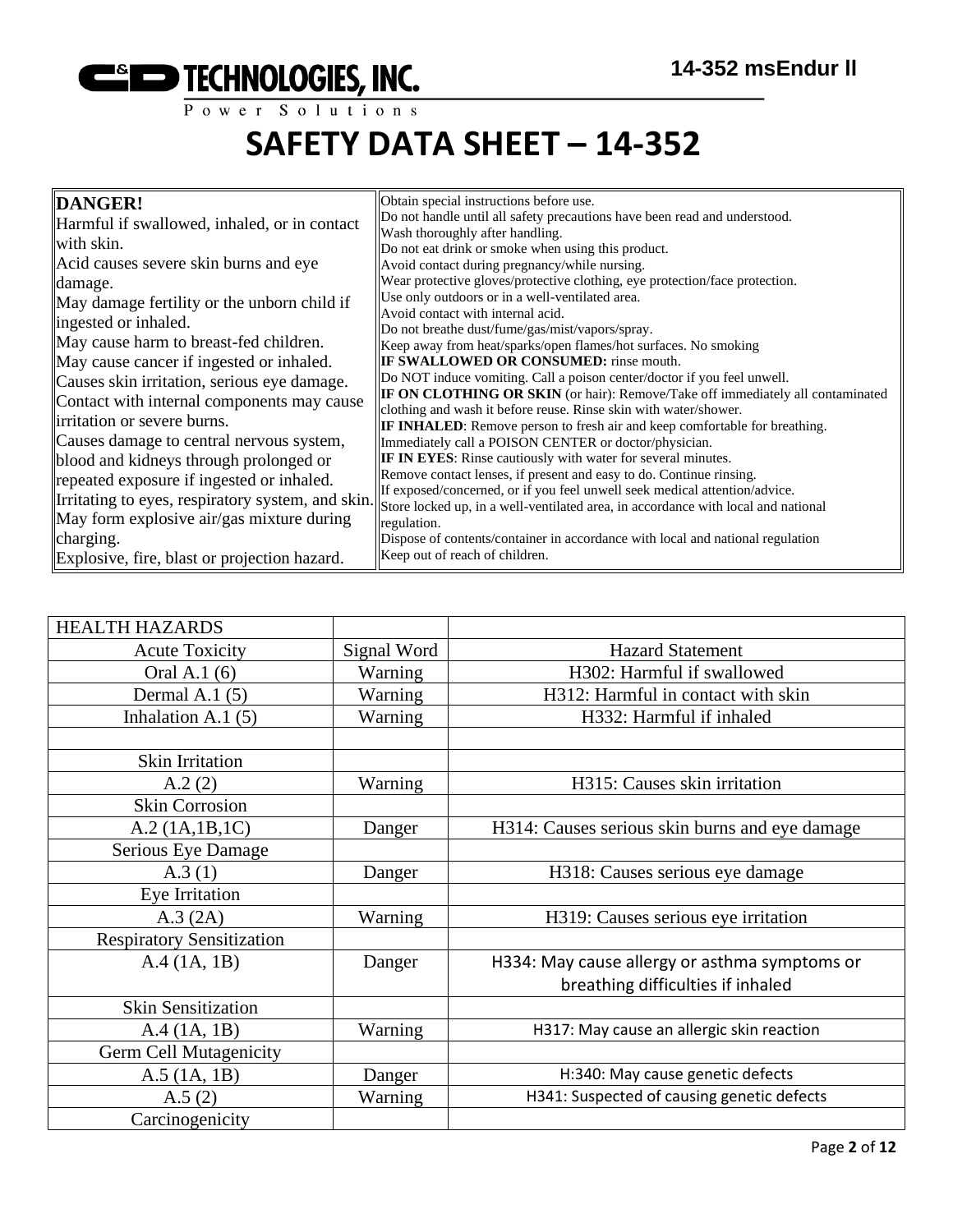

| A.6(1A, 1B)                                              | Danger  | H350: May cause cancer                                     |
|----------------------------------------------------------|---------|------------------------------------------------------------|
| A.6(2)                                                   | Warning | H351: Suspected of causing cancer                          |
| <b>Reproductive Toxicity</b>                             |         |                                                            |
| A.7(1A, 1B)                                              | Danger  | H360: May damage fertility or the unborn child.            |
| A.7(2)                                                   | Warning | H361: Suspected of damaging fertility or the unborn child. |
| <b>Specific Target Organ Toxicity</b><br>Single Exposure |         |                                                            |
| A.8(1)                                                   | Danger  | H370: Causes damage to organs                              |
| A.8(2)                                                   | Warning | H371: May cause damage to organs                           |
| <b>Specific Target Organ Toxicity</b>                    |         |                                                            |
| Repeated or Prolonged Exposure                           |         |                                                            |
| A.9(1)                                                   | Danger  | H372: Causes damage to organs                              |
| A.9(2)                                                   | Warning | H373: May cause damage to organs                           |
| <b>Aspiration Hazard</b>                                 |         |                                                            |
| A.10(1)                                                  | Danger  | H304: May be fatal if swallowed and enters airways         |
| ENVIRONMENTAL HAZARDS                                    |         |                                                            |
| <b>Aquatic Toxicity Acute</b>                            |         |                                                            |
|                                                          | Warning | H400: Very toxic to aquatic life                           |
| <b>Aquatic Toxicity Chronic</b>                          |         |                                                            |
| 2.1                                                      | Warning | H410: Very toxic to aquatic life with long lasting effects |

#### *3. \*COMPOSITION / INFORMATION ON INGREDIENTS*

| <b>INGREDIENTS (Chemical/Common Names):</b>        | CAS No.:  | % by Wt:  |
|----------------------------------------------------|-----------|-----------|
| *Lead, Lead Compounds                              | 7439-92-1 | $72 - 73$ |
| *Sulfuric Acid/Battery Electrolyte 1.300 sg 40% wt | 7664-93-9 | $7 - 8$   |
| (H2SO4/H2O)                                        |           |           |
| Tin                                                | 7440-31-5 | < 0.1     |
| Aluminum                                           | 7429-90-5 | < 0.01    |
| *Copper                                            | 7440-50-8 | < 0.01    |
| NON-HAZARDOUS INGREDIENTS                          |           |           |
| Water                                              | 7732-18-5 | $15 - 17$ |
| Calcium                                            | 7440-70-2 | 0.01      |
| <b>Inert Components</b>                            | N/A       | $3 - 6$   |
| *Section 313 (40 CFR 372) Listed Toxic Chemical    |           |           |

# *4. FIRST AID MEASURES*

## **INHALATION:**

Sulfuric Acid: Remove to fresh air immediately. If not breathing, give artificial respiration. If breathing is difficult, give oxygen. Consult a physician.

Lead: Remove from exposure, gargle, wash nose and lips; consult physician.

### **INGESTION:**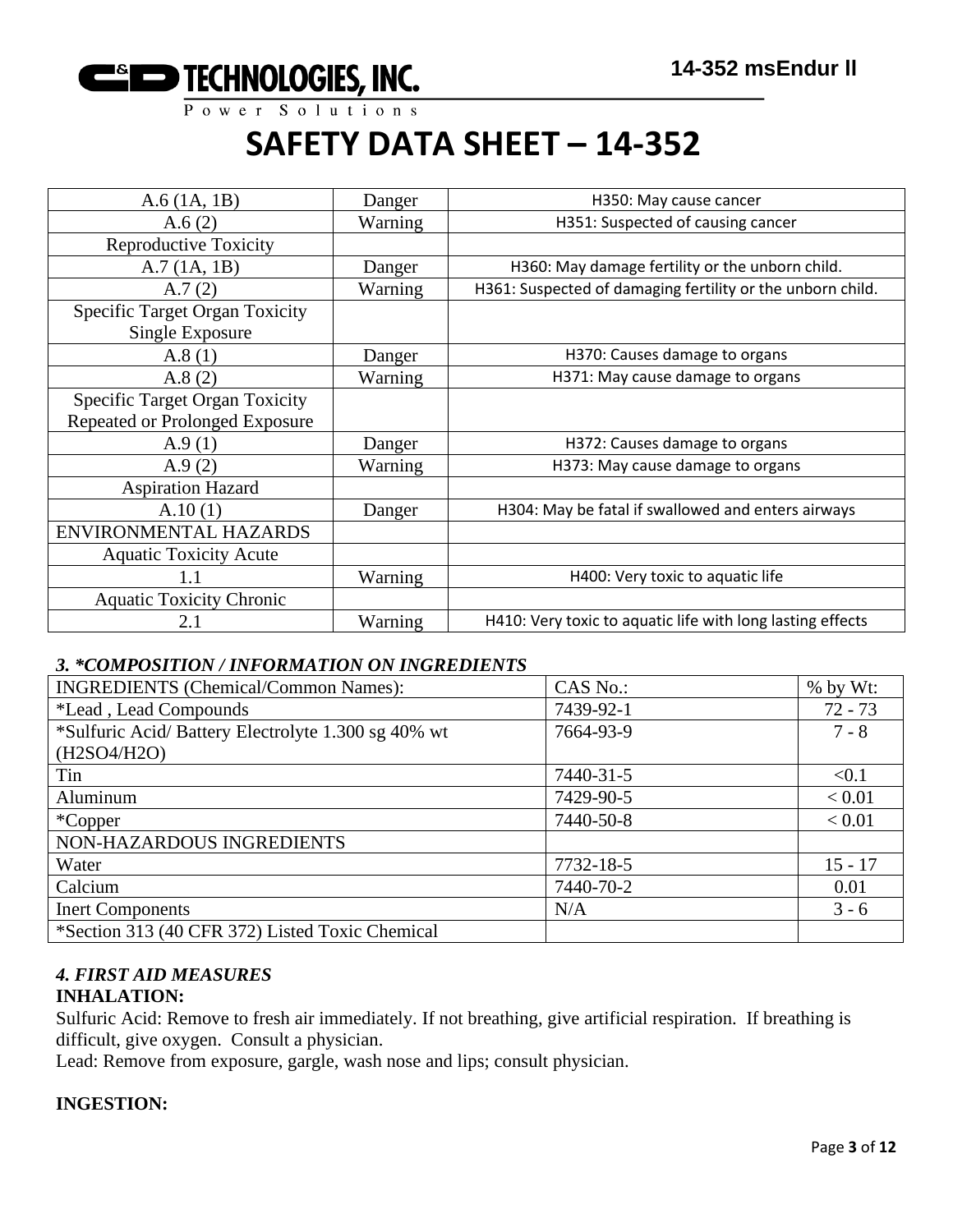

Sulfuric Acid: Give large quantities of water; Do NOT induce vomiting or aspiration into the lungs may occur and can cause permanent injury or death; consult physician. Lead: Consult physician immediately.

#### **SKIN:**

Sulfuric Acid: Flush with large amounts of water for at least 15 minutes; remove contaminated clothing completely, including shoes. If symptoms persist, seek medical attention. Wash contaminated clothing before reuse. Discard contaminated shoes.

Lead: Wash immediately with soap and water.

#### **EYES:**

Sulfuric Acid and Lead: Flush immediately with large amounts of water for at least 15 minutes while lifting lids; Seek immediate medical attention if eyes have been exposed directly to acid.

#### *5. FIRE FIGHTING MEASURES*

**Flash Point:** Not Applicable **Oxygen Index** =  $> 28$ **Flammable Limits:** LEL =  $4.1\%$  (Hydrogen Gas in air); UEL =  $74.2\%$ **Extinguishing media:** CO2; foam; dry chemical. Do not use carbon dioxide directly on cells. Avoid breathing vapors. Use appropriate media for surrounding fire.

#### **Fire Fighting Procedures:**

Use positive pressure, self-contained breathing apparatus. Beware of acid splatter during water application and wear acid-resistant clothing, gloves, face and eye protection. If batteries are on charge, shut off power to the charging equipment, but note that strings of series connected batteries may still pose risk of electric shock even when charging equipment is shut down.

#### **Hazardous Combustion Products:**

Highly flammable hydrogen gas is generated during charging and operation of batteries. If ignited by burning cigarette, naked flame or spark, may cause battery explosion with dispersion of casing fragments and corrosive liquid electrolyte. Carefully follow manufacturer's instructions for installation and service. Keep away all sources of gas ignition and do not allow metallic articles to simultaneously contact the negative and positive terminals of a battery. Follow manufacturer's instructions for installation and service.

### *6: ACCIDENTAL RELEASE MEASURES*

Stop flow of material, contain/absorb small spills with dry sand, earth or vermiculite. Do not use combustible materials. If possible, carefully neutralize spilled electrolyte with soda ash, sodium bicarbonate, lime, etc. Wear acid-resistant clothing, boots, gloves, and face shield. Do not allow discharge of un-neutralized acid to sewer. Acid must be managed in accordance with approved local, state, and federal requirements. Consult state environmental agency and/or federal EPA.

#### *7. HANDLING AND STORAGE* **Handling:**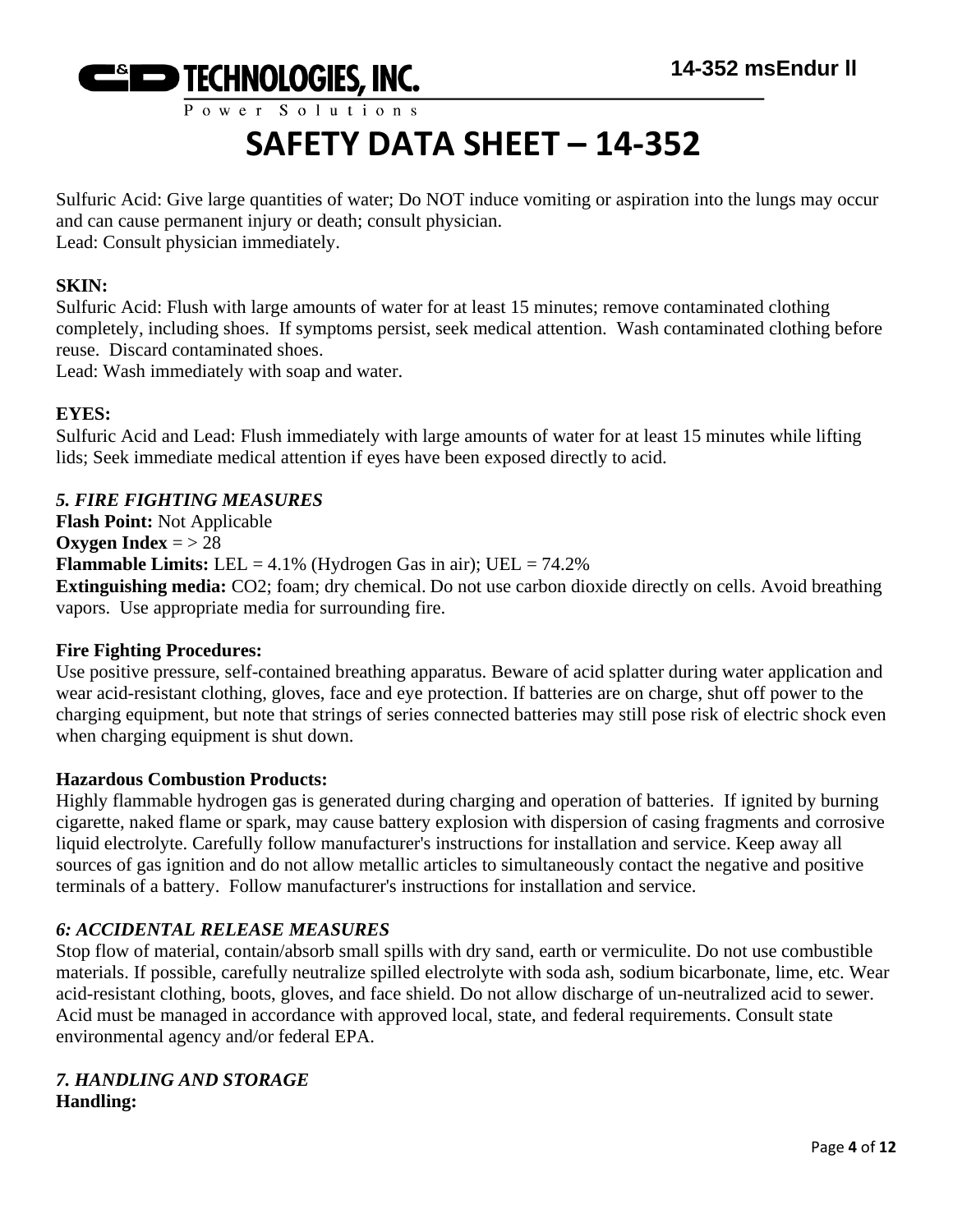

Unless involved in recycling operations, do not breach the casing or empty the contents of the battery. Handle carefully and avoid tipping, which may allow electrolyte leakage. There may be increasing risk of electric shock from strings of connected batteries. Keep containers tightly closed when not in use. If battery case is broken, avoid contact with internal components. Keep vent caps on and cover terminals to prevent short circuits. Place cardboard between layers of stacked automotive batteries to avoid damage and short circuits. Keep away from combustible materials, organic chemicals, reducing substances, metals, strong oxidizers and water. Use banding or stretch wrap to secure items for shipping.

#### **Storage:**

Store batteries under roof in cool, dry, well-ventilated areas separated from incompatible materials and from activities that may create flames, spark, or heat. Store on smooth, impervious surfaces provided with measures for liquid containment in the event of electrolyte spills. Keep away from metallic objects that could bridge the terminals on a battery and create a dangerous short-circuit.

### **Charging:**

There is a possible risk of electric shock from charging equipment and from strings of series connected batteries, whether or not being charged. Shut-off power to chargers whenever not in use and before detachment of any circuit connections. Batteries being charged will generate and release flammable hydrogen gas. Charging space should be ventilated. Keep battery vent caps in position. Prohibit smoking and avoid creation of flames and sparks nearby. Wear face and eye protection when near batteries being charged.

# *8. EXPOSURE CONTROLS / PERSONAL PROTECTION*

| <b>INGREDIENTS</b>        | <b>OSHA PEL</b> | <b>ACGIH</b> | <b>US NIOSH</b> | Quebec PEV | Ontario OEL | <b>EU OEL</b> |
|---------------------------|-----------------|--------------|-----------------|------------|-------------|---------------|
| (Chemical/Common Names):  |                 |              |                 |            |             |               |
| Lead, Lead Compounds      | 0.05            | 0.05         | 0.05            | 0.05       | 0.05        | 0.15(b)       |
| Sulfuric Acid/Electrolyte |                 | 0.2          |                 |            | 0.2         | 0.05(c)       |
| $(H_2SO_4/H_2O)$          |                 |              |                 |            |             |               |
| Tin                       | 2.0             | 2.0          | 2.0             |            |             |               |
| Aluminum                  | 15.0            | 10.0         | 10.0            |            |             |               |
| Copper                    | 0.1             | 1.0          | 1.0             |            |             |               |

### **Exposure Limits (mg/m<sup>3</sup> ) Note: N.E. = Not Established**

**(a)**As dusts/mists **(b)**As inhalable aerosol **(c)**Thoracic fraction

### **Engineering Controls (Ventilation):**

Store and handle in well-ventilated area. If mechanical ventilation is used, components must be acid-resistant. Handle batteries cautiously, do not tip to avoid spills. Make certain vent caps are on securely. If battery case is damaged, avoid bodily contact with internal components. Wear protective clothing, eye and face protection, when filling, charging or handling batteries. Do not allow metallic materials to simultaneously contact both the positive and negative terminals of the batteries. Charge batteries in areas with adequate ventilation. General dilution ventilation is acceptable.

### **Respiratory Protection (NIOSH/MSHA approved):**

None required under normal conditions. When concentrations of sulfuric acid mist are known to exceed PEL, use NIOSH or MSHA-approved respiratory protection.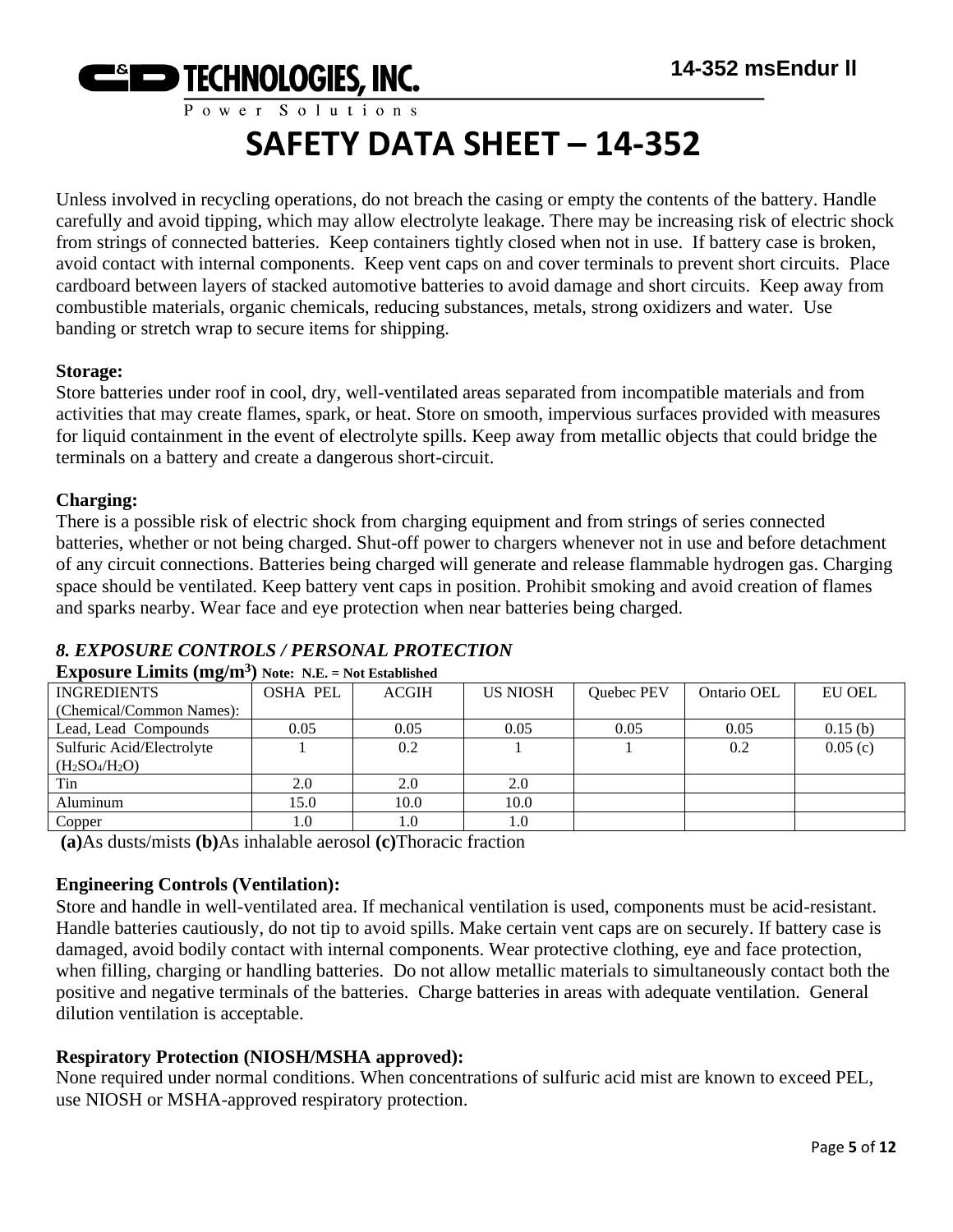

#### **Skin Protection:**

If battery case is damaged, use rubber or plastic acid-resistant gloves with elbow-length gauntlet, acid-resistant apron, clothing and boots.

#### **Eye Protection:**

If battery case is damaged, use chemical goggles or face shield.

#### **Other Protection:**

In areas where water and sulfuric acid solutions are handled in concentrations greater than 1%, emergency eyewash stations and showers should be provided, with unlimited water supply. Chemically impervious apron and face shield recommended when adding water or electrolyte to batteries. Wash Hands after handling.

#### *9. PHYSICAL AND CHEMICAL PROPERTIES*

| Properties Listed Below are for Electrolyte:                                                  |               |                                              |                               |  |
|-----------------------------------------------------------------------------------------------|---------------|----------------------------------------------|-------------------------------|--|
| Boiling Point:   N/A                                                                          |               | Specific Gravity ( $H2O = 1$ ):              | $1.310 + (-0.010$             |  |
| Melting Point: $\vert N/A \vert$                                                              |               | Vapor Pressure (mm Hg):                      | N/A                           |  |
| Solubility in Water:   N/A                                                                    |               | Vapor Density (AIR = 1):                     | <b>Greater than 1</b>         |  |
| Evaporation Rate:   Less than 1                                                               |               | % Volatile by Weight:                        | N/A                           |  |
| (Butyl Acetate $= 1$ )                                                                        |               |                                              |                               |  |
| $pH$ :                                                                                        | $\sim$ 1 to 2 | <b>Flash Point:</b>                          | <b>Below room temperature</b> |  |
|                                                                                               |               |                                              | (as hydrogen gas)             |  |
| LEL (Lower Explosive)                                                                         | 4%            | UEL (Upper Explosive Limit)   74% (Hydrogen) |                               |  |
| Limit)                                                                                        | (Hydrogen)    |                                              |                               |  |
| Appearance and Odor: Manufactured article; no apparent odor. Gelled electrolyte is a clear to |               |                                              |                               |  |
| cloudy liquid with a sharp, penetrating, pungent odor. Formed lead                            |               |                                              |                               |  |
| dioxide is dark brown in color with a slight acidic odor.                                     |               |                                              |                               |  |

#### *10. STABILITY AND REACTIVITY*

Stability: Stable  $X$  Unstable  $\_\_\_\$ 

This product is stable under normal conditions at ambient temperature.

**Conditions to Avoid:** Prolonged overcharge at high current; sources of ignition.

**Incompatibilities:** (materials to avoid)

Electrolyte: Contact with combustibles and organic materials may cause fire and explosion. Also reacts violently with strong reducing agents, metals, sulfur trioxide gas, strong oxidizers, and water. Contact with metals may produce toxic sulfur dioxide fumes and may release flammable hydrogen gas.

Lead compounds: Avoid contact with strong acids, bases, halides, halogenates, potassium nitrate,

permanganate, peroxides, nascent hydrogen, and reducing agents.

Arsenic compounds: strong oxidizers; bromine azide. NOTE: hydrogen gas can react with inorganic arsenic to form the highly toxic gas – arsine

#### **Hazardous Decomposition Products:**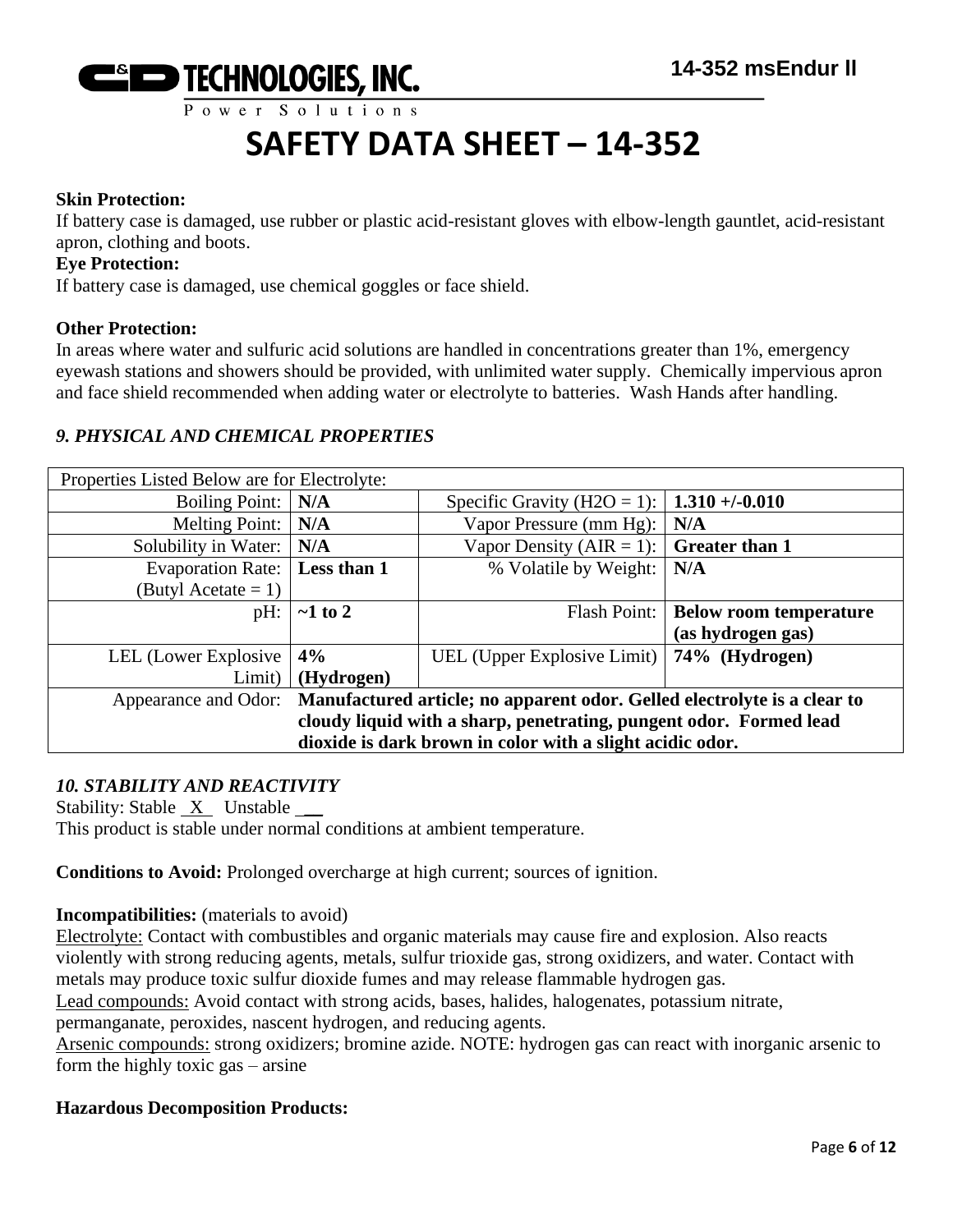

Electrolyte: Sulfur trioxide, carbon monoxide, sulfuric acid mist, sulfur dioxide, hydrogen sulfide. Lead compounds: Temperatures above the melting point are likely to produce toxic metal fume, vapor, or dust; contact with strong acid or base or presence of nascent hydrogen may generate highly toxic arsine gas.

#### **Hazardous Polymerization:**

Will not occur

#### *11. TOXICOLOGICAL INFORMATION*

#### **Routes of Entry:**

Sulfuric Acid: Harmful by all routes of entry.

Lead Compounds: Hazardous exposure can occur only when product is heated, oxidized or otherwise processed or damaged to create dust, vapor or fume. The presence of nascent hydrogen may generate highly toxic arsine gas.

#### **Inhalation:**

Sulfuric Acid: Breathing of sulfuric acid vapors or mists may cause severe respiratory irritation. Lead Compounds: Inhalation of lead dust or fumes may cause irritation of upper respiratory tract and lungs.

#### **Ingestion:**

Sulfuric Acid: May cause severe irritation of mouth, throat, esophagus and stomach. Lead Compounds: Acute ingestion may cause abdominal pain, nausea, vomiting, diarrhea and severe cramping. This may lead rapidly to systemic toxicity and must be treated by a physician.

#### **Skin Contact:**

Sulfuric Acid: Severe irritation, burns and ulceration. Lead Compounds: Not absorbed through the skin. Arsenic compounds: Contact may cause dermatitis and skin hyperpigmentation

#### **Eye Contact:**

Sulfuric Acid: Severe irritation, burns, cornea damage, and blindness. Lead Compounds: May cause eye irritation.

#### **Effects of Overexposure - Acute:**

Sulfuric Acid: Severe skin irritation, damage to cornea, upper respiratory irritation. Lead Compounds: Symptoms of toxicity include headache, fatigue, abdominal pain, loss of appetite, muscular aches and weakness, sleep disturbances and irritability.

#### **Effects of Overexposure - Chronic:**

Sulfuric Acid: Possible erosion of tooth enamel, inflammation of nose, throat & bronchial tubes. Lead Compounds: Anemia; neuropathy, particularly of the motor nerves, with wrist drop; kidney damage; reproductive changes in males and females. Repeated exposure to lead and lead compounds in the workplace may result in nervous system toxicity. Some toxicologists report abnormal conduction velocities in persons with blood lead levels of 50 μg/100 ml or higher. Heavy lead exposure may result in central nervous system damage, encephalopathy and damage to the blood-forming (hematopoietic) tissues.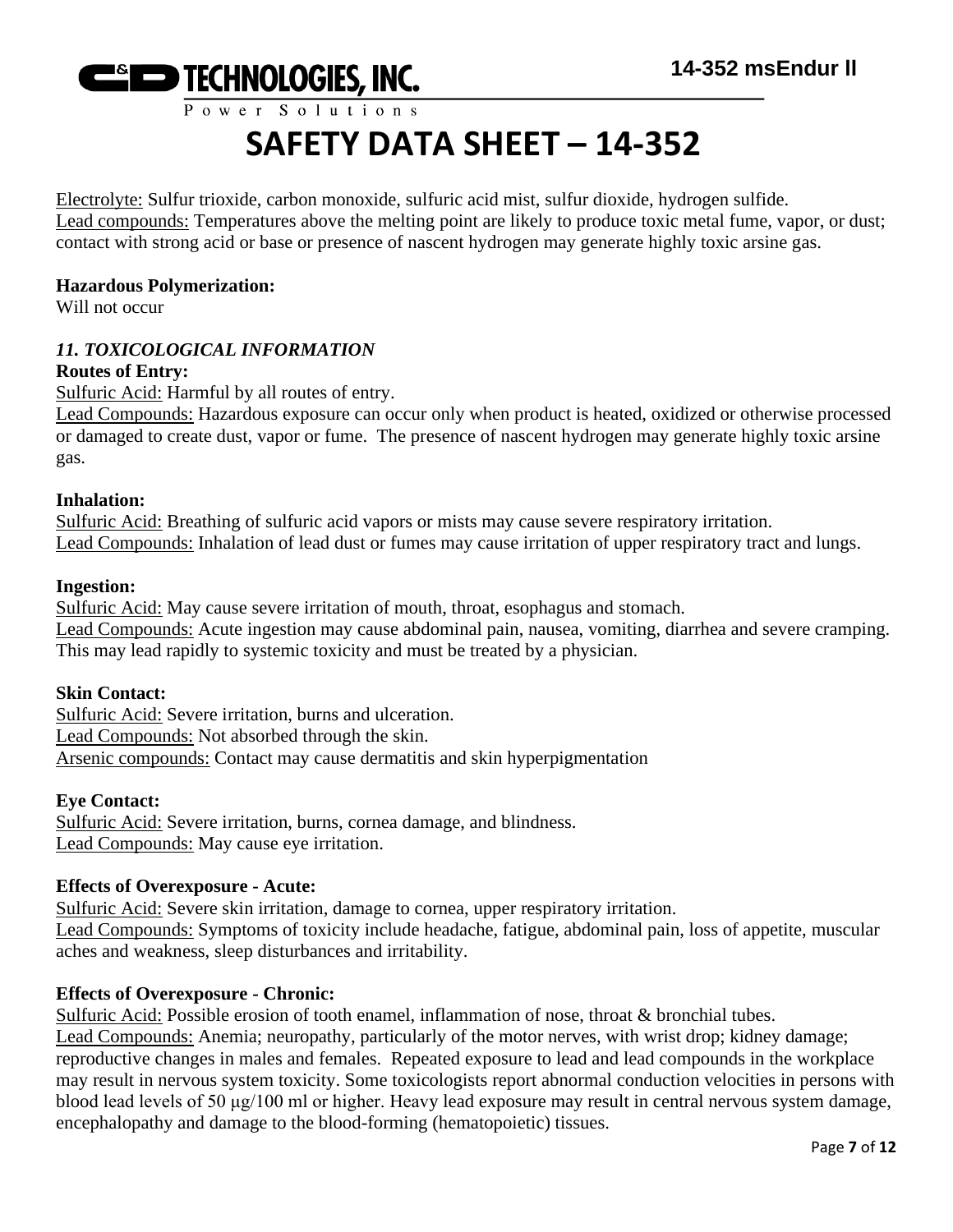

#### **Carcinogenicity:**

Sulfuric Acid: The International Agency for Research on Cancer (IARC) has classified "strong inorganic acid mist containing sulfuric acid" as a Category I carcinogen, a substance that is carcinogenic to humans. This classification does not apply to liquid forms of sulfuric acid or sulfuric acid solutions contained within a battery. Inorganic acid mist (sulfuric acid mist) is not generated under normal use of this product. Misuse of the product, such as overcharging, may result in the generation of sulfuric acid mist.

Lead Compounds: Lead is listed as a 2B carcinogen, likely in animals at extreme doses. Proof of carcinogenicity in humans is lacking at present.

Arsenic: Listed by National Toxicology Program (NTP), International Agency for Research on Cancer (IARC), OSHA and NIOSH as a carcinogen only after prolonged exposure at high levels.

#### **Medical Conditions Generally Aggravated by Exposure:**

Overexposure to sulfuric acid mist may cause lung damage and aggravate pulmonary conditions. Contact of sulfuric acid with skin may aggravate diseases such as eczema and contact dermatitis. Lead and its compounds can aggravate some forms of kidney, liver and neurologic diseases.

#### **Acute Toxicity:**

Inhalation LD50: Electrolyte: LC50 rat: 375 mg/m3; LC50: guinea pig: 510 mg/m3 Elemental Lead: Acute Toxicity Point Estimate  $= 4500$  ppmV (based on lead bullion)

Oral LD50: Electrolyte: rat: 2140 mg/kg Elemental lead: Acute Toxicity Estimate (ATE) = 500 mg/kg body weight (based on lead bullion)

#### **Additional Health Data:**

All heavy metals, including the hazardous ingredients in this product, are taken into the body primarily by inhalation and ingestion. Most inhalation problems can be avoided by adequate precautions such as ventilation and respiratory protection covered in Section 8. Follow good personal hygiene to avoid inhalation and ingestion: wash hands, face, neck and arms thoroughly before eating, smoking or leaving the work site. Keep contaminated clothing out of non-contaminated areas, or wear cover clothing when in such areas. Restrict the use and presence of food, tobacco and cosmetics to non-contaminated areas. Work clothes and work equipment used in contaminated areas must remain in designated areas and never taken home or laundered with personal non-contaminated clothing. This product is intended for industrial use only and should be isolated from children and their environment.

The 19<sup>th</sup> Amendment to EC Directive 67/548/EEC classified lead compounds, but not lead in metal form, as possibly toxic to reproduction. Risk phrase 61: May cause harm to the unborn child, applies to lead compounds, especially soluble forms.

#### *12. ECOLOGICAL INFORMATION*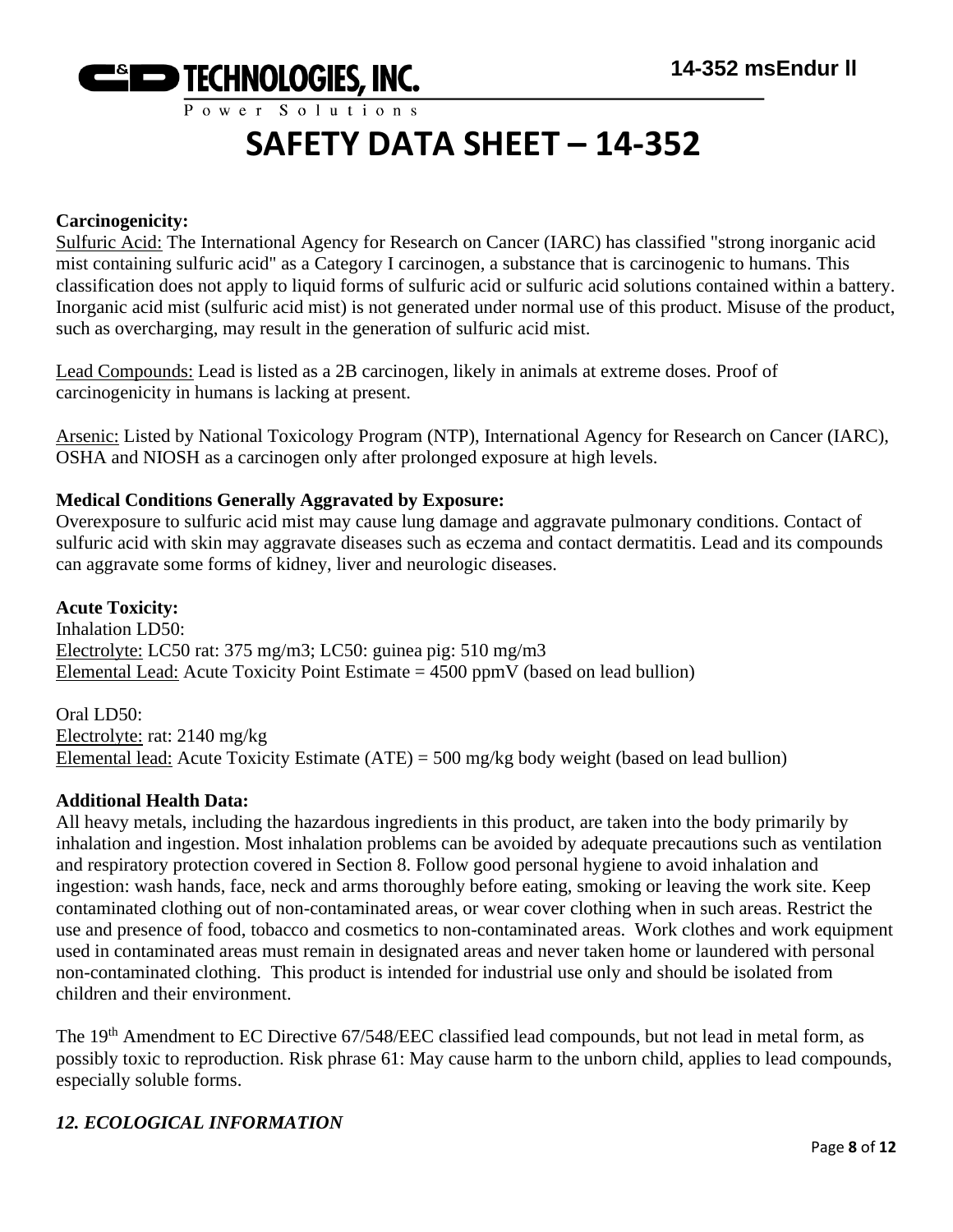

**Environmental Fate:** lead is very persistent in soil and sediments. No data on environmental degradation. Mobility of metallic lead between ecological compartments is slow. Bioaccumulation of lead occurs in aquatic and terrestrial animals and plants but little bioaccumulation occurs through the food chain. Most studies include lead compounds and not elemental lead.

### **Environmental Toxicity:** Aquatic Toxicity:

Sulfuric acid: 24-hr LC50, freshwater fish (Brachydanio rerio): 82 mg/L 96 hr- LOEC, freshwater fish (Cyprinus carpio): 22 mg/L Lead: 48 hr LC50 (modeled for aquatic invertebrates): <1 mg/L, based on lead bullion

#### **Additional Information**

- · No known effects on stratospheric ozone depletion.
- · Volatile organic compounds: 0% (by Volume)
- · Water Endangering Class (WGK): NA

### *13. DISPOSAL CONSIDERATIONS (UNITED STATES)*

Spent batteries: Send to secondary lead smelter for recycling. Spent lead-acid batteries are not regulated as hazardous waste when the requirements of 40 CFR Section 266.80 are met. Spilled sulfuric acid is a characteristic hazardous waste; EPA hazardous waste number D002 (corrosivity) and D008 (lead).

Electrolyte: Place neutralized slurry into sealed acid resistant containers and dispose of as hazardous waste, as applicable. Large water diluted spills, after neutralization and testing, should be managed in accordance with approved local, state, and federal requirements. Consult state environmental agency and/or federal EPA.

Following local, State/Provincial, and Federal/National regulations applicable to end-of-life characteristics will be the responsibility of the end-user.

### *14. TRANSPORT INFORMATION*

#### **United States:**

Wet, non-spillable batteries do not need to be shipped and transported as fully-regulated Class 8 Corrosive hazardous materials / dangerous goods when tested, packaged and marked in accordance with the following regulations:

#### **U.S. Hazardous Materials Regulations:** 49 CFR 173.159(f) and 49 CFR 173.159a

- The batteries are excepted from regulation if they have been tested in accordance with the vibration and pressure differential tests found in 49 CFR 173.159(f) and "rupture test" found at 49 CFR 173.159a;
- When offered for transport, the batteries must be protected against short circuits and securely packaged in accordance with 49 CFR 173.159a; and
- The batteries and outer packaging must be marked NON-SPILLABLE BATTERY or NON-SPILLABLE as required by 49 CFR 173.159a

**IATA Dangerous Goods Regulations:** Packing Instruction 872 and Special Provision A67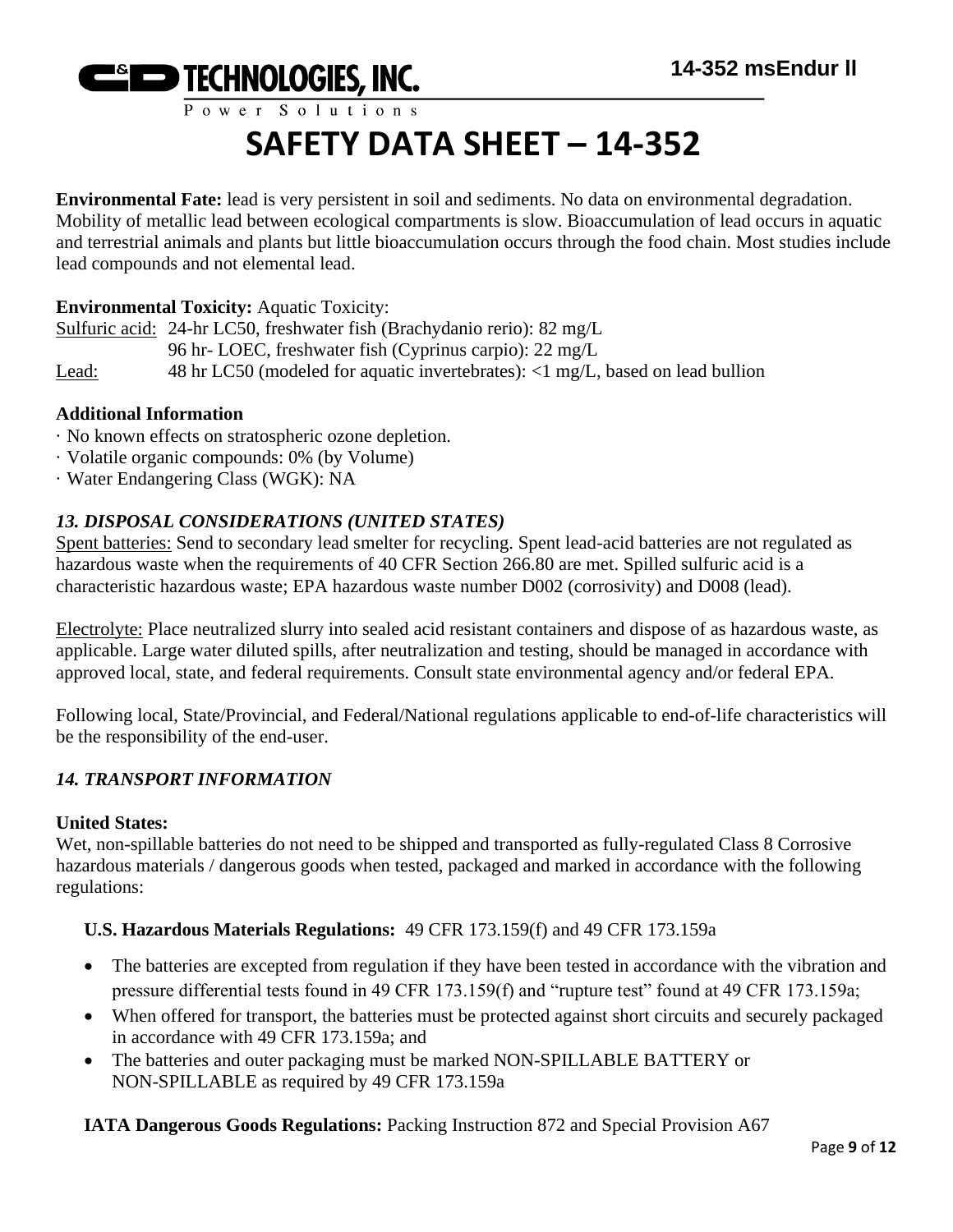Power Solutions

# **SAFETY DATA SHEET – 14-352**

- The batteries are excepted from regulation if they have been tested in accordance with the vibration and pressure differential tests found in Packing Instruction 872 and "rupture test" found in Special Provision A67 of the International Air Transport Association (IATA) Dangerous Goods Regulations
- When offered for transport, the batteries must be protected against short circuits and securely packaged in accordance with Special Provision A67.
- The words "Not Restricted" and "Special Provision A67" must be included in the description of the substance on the Air Waybill when an Air Waybill is issued.

**IMDG Code:** Special Provision 238.1 and 238.2

- The batteries are excepted from regulation if they have been tested in accordance with the vibration and pressure differential tests and "rupture test" found in Special Provision 238.1 and 238.2.
- When offered for transport, the batteries must be protected against short circuits and securely packaged in accordance with Special Provision 238.1 and 238.2.

If the regulations listed above are not met, then Batteries, wet, nonspillable (UN2800) are regulated as Class 8 Corrosive hazardous materials / dangerous goods by the U.S. Department of Transportation (DOT) and international dangerous goods regulatory authorities pursuant to the IATA Dangerous Goods Regulations and IMDG Code.

If any of these requirements are not met, the batteries must be shipped as hazardous materials:

| <b>Proper Shipping Name:</b> | Batteries, Wet, Filled with Acid |
|------------------------------|----------------------------------|
| <b>Hazard Class:</b>         |                                  |
| <b>ID</b> Number:            | UN2794                           |
| <b>Packing Group:</b>        | ш                                |
| Labels:                      | Corrosive                        |

# *15. REGULATORY INFORMATION*

# **UNITED STATES:**

### **EPCRA Sections 302, 304, 311 & 312**

Lead-acid batteries do **NOT** meet the OSHA definition of an "article" (US EPA, Oct. 1998). The lead and acid that compose these batteries must be included when determining the various thresholds for these EPCRA section regulations. The acid in lead-acid batteries is **Sulfuric Acid**, which is an Extremely Hazardous Substance (EHS). The following table outlines the applicable EPCRA Sections and their respective thresholds for **Sulfuric Acid**:

| <b>EPCRA Sections – Sulfuric Acid</b> | <b>Thresholds</b>    |
|---------------------------------------|----------------------|
| 302 - Emergency Planning Notification | $TPQ \ge 1,000$ lbs. |
| 304 - Emergency Release Notification  | $RQ \ge 1,000$ lbs.  |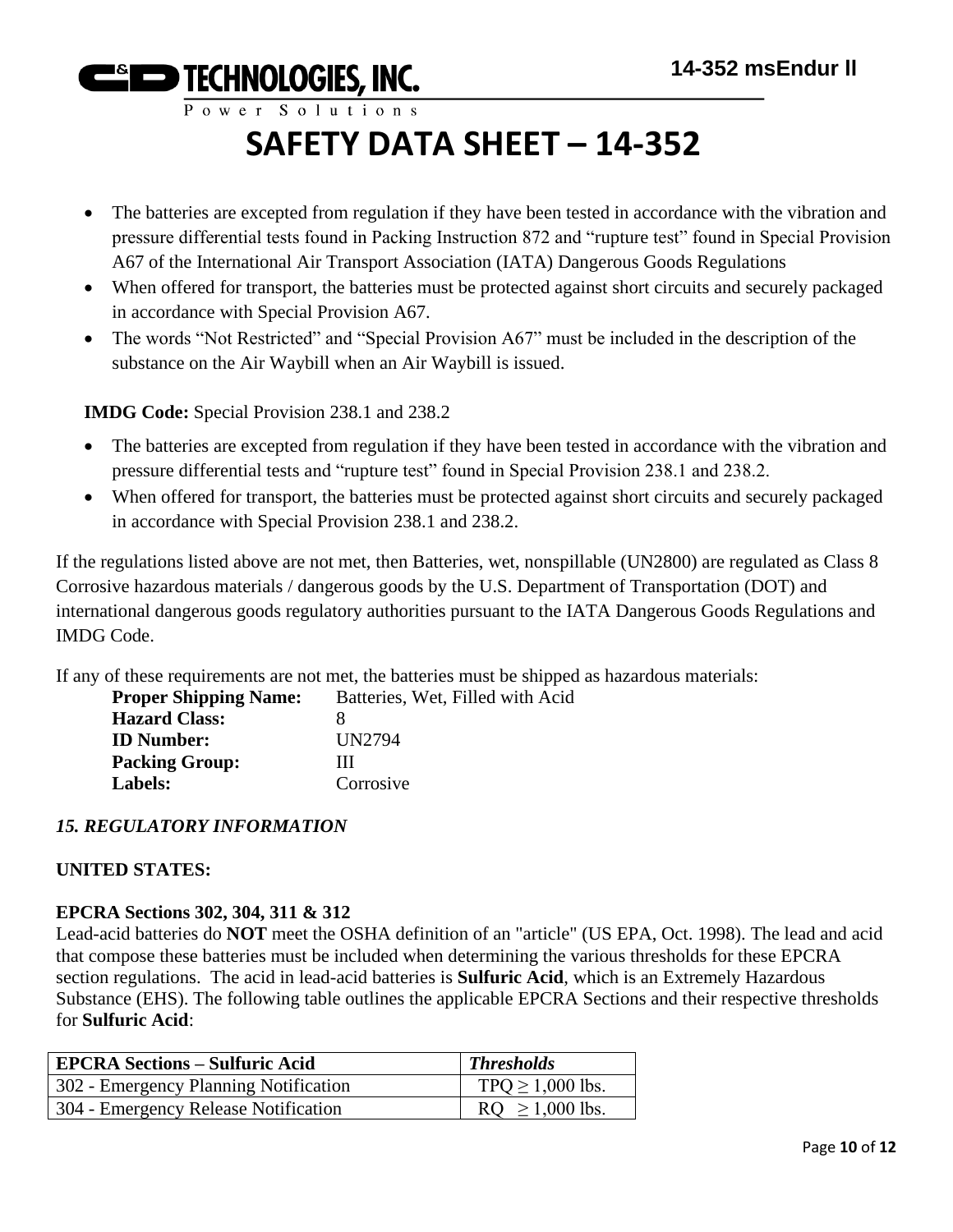

Power Solutions

# **SAFETY DATA SHEET – 14-352**

| 311 - MSDS Reporting                              | *TPQ $\geq$ 500 lbs. |  |
|---------------------------------------------------|----------------------|--|
| 312 - Chemical Inventory Reporting (i.e. Tier II) | *TPQ $\geq$ 500 lbs. |  |

**\*The reporting threshold for Sulfuric Acid is ≥ the designated TPQ or 500 lbs, whichever is less.**

The lead used in lead-acid batteries does not qualify for any OSHA or EPCRA exemptions. Lead is not an EHS, and the following table outlines the applicable EPCRA Sections and their respective thresholds for **lead**:

| <b>EPCRA Sections - Lead</b>                      | <b>Thresholds</b>  |
|---------------------------------------------------|--------------------|
| 311 - MSDS Reporting                              | $\geq 10,000$ lbs. |
| 312 - Chemical Inventory Reporting (i.e. Tier II) | $\geq$ 10,000 lbs. |

#### **EPCRA Section 313**

The reporting of lead and sulfuric acid (and their releases) in lead-acid batteries used in cars, trucks, most cranes, forklifts, locomotive engines, and aircraft for the purposes of EPCRA Section 313 is not required. Leadacid batteries used for these purposes are exempt for Section 313 reporting per the "Motor Vehicle Exemption." See page B-22 of the *U.S. EPA Guidance Document for Lead and Lead Compound Reporting under EPCRA Section 313* for additional information of this exemption.

#### **TSCA:**

TSCA Section 8b – Inventory Status: All chemicals comprising this product are either exempt or listed on the TSCA Inventory.

TSCA Section 12b (40 CFR Part 707.60(b)) No notice of export will be required for articles, except PCB articles, unless the Agency so requires in the context of individual section 5, 6, or 7 actions.

TSCA Section 13 (40 CFR Part 707.20): No import certification required (EPA 305-B-99-001, June 1999, Introduction to the Chemical Import Requirements of the Toxic Substances Control Act, Section IV.A)

**RCRA:** Spent Lead Acid Batteries are subject to streamlined handling requirements when managed in compliance with 40 CFR section 266.80 or 40 CFR part 273. Waste sulfuric acid is a characteristic hazardous waste; EPA hazardous waste number D002 (corrosivity) and D008 (lead).

#### **STATE REGULATIONS (US):**

#### \***Proposition 65 Warning**

**Battery posts, terminals and related accessories contain lead and lead compounds, chemicals known to the state of California to cause cancer and reproductive harm. Wash hands after handling.**

\*Battery companies not party to the 1999 consent judgment with Mateel Environmental Justice Foundation should include a Proposition 65 Warning that complies with the current version of Proposition 65.

#### **INTERNATIONAL REGULATIONS:**

Distribution into Quebec to follow Canadian Controlled Product Regulations (CPR) 24(1) and 24(2).